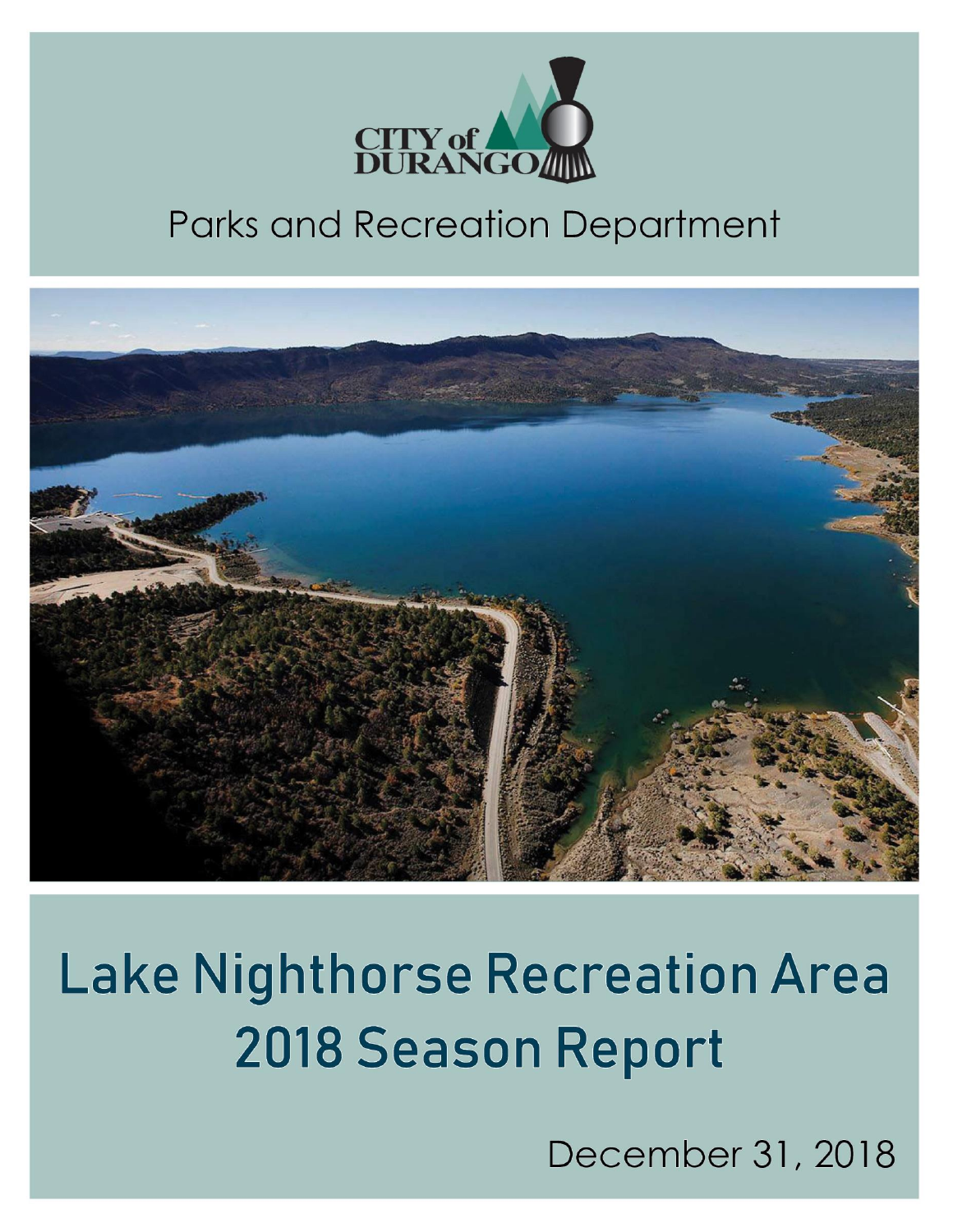# **Executive Summary**

There was tremendous community interest in the anticipated opening of Lake Nighthorse Recreation Area to public recreation in 2018. The inaugural year of operations was eventful and the Durango Parks and Recreation Department implemented adaptive management to ensure recreational experiences were positive and in accordance with the Lake Nighthorse Operations Plan.

Lake Nighthorse opened to the public for recreation with a Kids Fish First special event on March 31, 2018 involving 328 participants. The Lake opened to non-motorized recreational users on Easter Sunday, April 1, 2018 with 734 participants. Motorized recreational use was initiated on May 15, 2018, following the Grand Opening and Dedication Ceremony the previous day. Utilization of Lake Nighthorse Recreation Area was high until the interruption of services began with the reconstruction of the boat ramp parking lot by the Bureau of Reclamation when the boat ramp was closed for 35 days in May and June. The 416 Fire impacted the air quality with smoke filled skies which started on June 1 and was identified as fully contained on July 31. During this period, Lake Nighthorse was closed to all public access for nine days in June when the City closed all open space recreation areas. In order to monitor recreational use of Lake Nighthorse, lake entries were tracked by recreational use and the dominant user groups included the following from highest to lowest use: (1) stand up paddleboard, kayak, or canoe; (2) walk, run, or dog walk; (3) shoreline fishing by foot; (4) swimming; (5) motorized fishing; (6) motorized wakeboard, ski, or tube; (7) fishing from non-motorized watercrafts; (8) sailing. The recreation area season concluded on November 14 with a total estimated number of 48,078 participants in 2018.

# **Operations Plan**

Using the foundation of the Lake Nighthorse Recreation Plan Final Environmental Assessment and Finding of No New Significant Impact issued in December 2016 by the U.S. Department of the Interior Bureau of Reclamation Western Colorado Area Office, the Parks and Recreation Department implemented the Lake Nighthorse Operations Plan in 2018.

Three overarching goals were identified as a priority for the operations of Lake Nighthorse:

- Resource Protection
- Provide Quality Recreational Experiences
- Financial Viability

Ongoing operations of Lake Nighthorse involves a collaborative partnership with the U.S. Bureau of Reclamation, Animas-La Plata Operation, Maintenance and Replacement Association, and the City of Durango. Adaptive management was employed by the City to ensure the goals of the Lake Nighthorse Operations Plan were consistently achieved with continuously evolving circumstances, recognizing that the opening year 2018 created the operations baseline for Lake Nighthorse.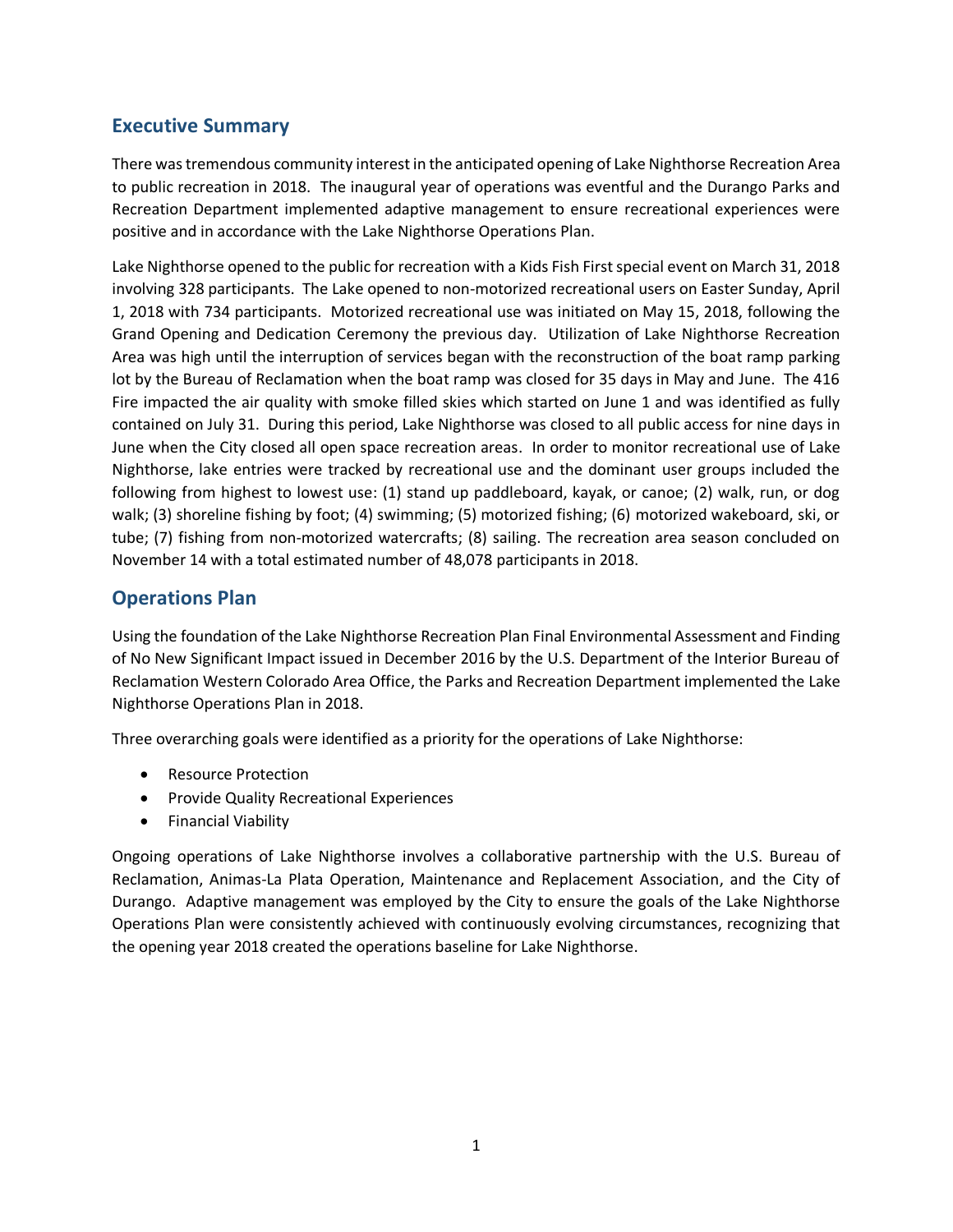# **Resource Protection**

Resource protection at Lake Nighthorse involves water quality, natural and cultural resources, and invasive species.

- Parks and Recreation Department staff completed 3,657 boat inspections for aquatic nuisance species by certified inspectors following the Department of Natural Resources standards for bodies of water in Colorado
- Decontamination protocol with infrastructure on-site was completed on 599 boats
- Parks and Recreation Department staff issued 1,739 boat seals with documentation in the national database
- Bureau of Reclamation and Colorado Parks and Wildlife conducted water quality monitoring
- There was a designated fueling area at the entrance station
- Cultural Resources Sensitivity Training was provided to all employees and contractors
- Bureau of Reclamation conducted archaeological monitoring
- Golden Eagle surveying was implemented prior to construction activities
- City staff restricted public shoreline access to 25 feet above high-water line and in developed recreation areas with the assistance of signage installed by Reclamation
- No fires were permitted, however, lightening started one fire within the park that was immediately extinguished
- There was extensive public education and signage implemented
- Law enforcement was routinely provided by the Durango Police Department
- Adherence to City, State and Federal Laws
- Winter wildlife closure was in effect January 1 March 31 and November 15 December 31
- Houseboats that are used as a human dwelling; cabin cruisers with full living quarters on board, including plumbing were not permitted
- No boats with open-air-exhaust were permitted
- Adherence to Colorado Parks and Wildlife Fishing Regulations including no live bait
- No fishing at boat ramp where fish spawning occurs was encouraged with education and signage
- In addition to following State standards for inspection of watercraft for aquatic nuisance species, the City consulted with the State on the inspection of non-trailered craft that are high risk and followed recommended procedures
- Boats with ballasts were permitted and adhered to State approved methods for decontamination
- Reclamation monitored cultural resources and project infrastructure and the City modified shore access by the public as needed
- Dogs were permitted, and pet owners were required to adhere to the City leash law; dog waste dispensers were provided by the City
- Four community volunteer stewards assisted with resources protection by contributing 23 hours of service
- The City implemented extensive reporting and tracking of recreational users at Lake Nighthorse and utilized data for adaptive management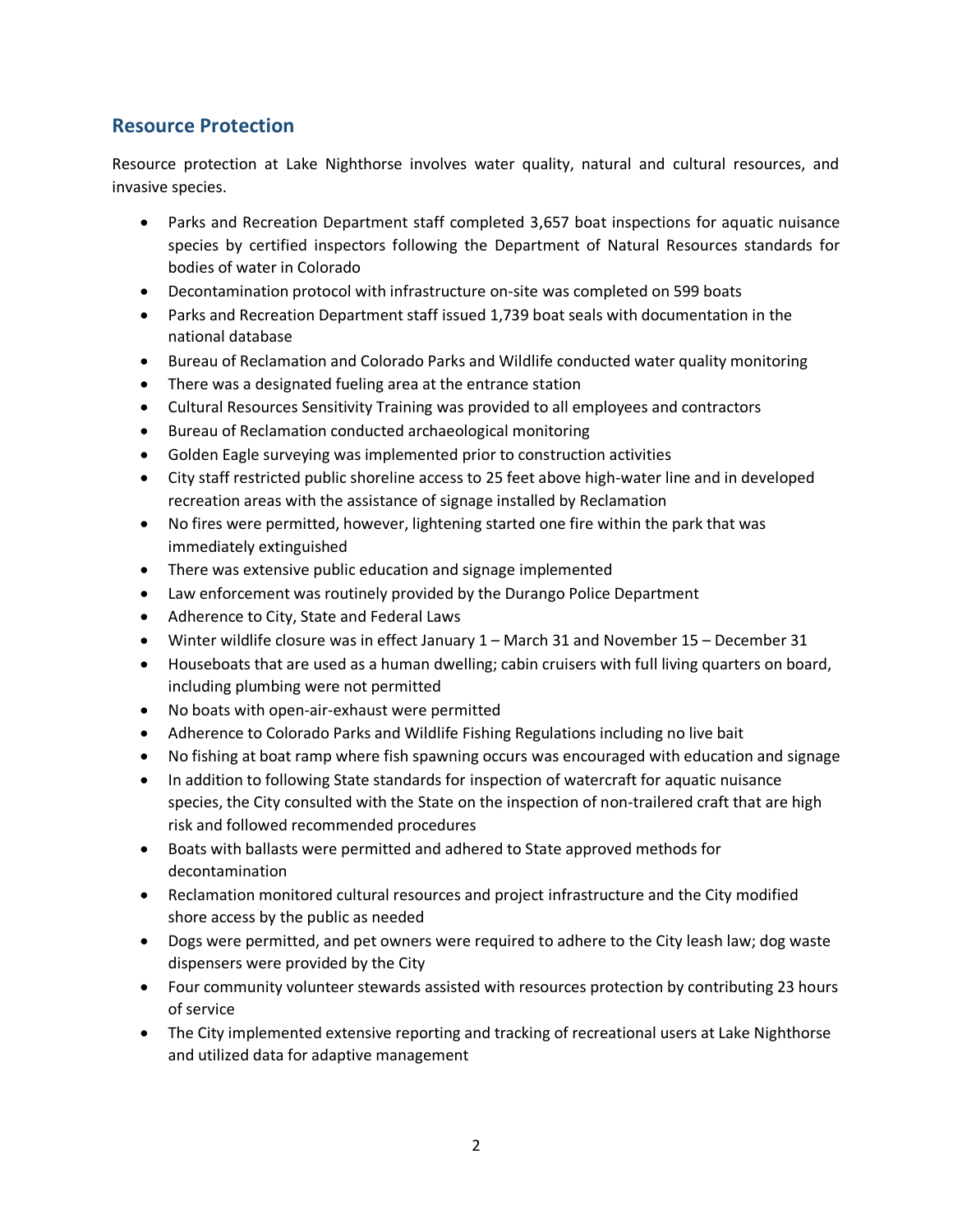#### **Resource Protection Summary**

| <b>Resource Protection Description</b>                       | <b>Total Number</b> |
|--------------------------------------------------------------|---------------------|
| Aquatic Nuisance Species Inspections (Incoming and Outgoing) | 3.657               |
| <b>Aquatic Nuisance Species Decontaminations</b>             | 599                 |
| <b>Exit Boat Seals Applied</b>                               | 1.739               |

# **Provide Quality Recreational Experiences**

There are diverse desires for recreational experiences at Lake Nighthorse and the 2018 operations built upon the 2016 Lake Nighthorse Recreation Plan Environmental Assessment.

- There were multiple uses allowed at Lake Nighthorse including motorized and non-motorized recreation
- Local, State and Federal law enforcement officials had a presence at Lake Nighthorse
- Adherence to City, State and Federal Laws
- Three courtesy docks for motorized and non-motorized users were installed by the City
- Zoned recreation at Lake Nighthorse was implemented with buoys, signage and education
- Restricted public access to 25' above high-water level and in developed recreation areas
- The number of boats at Lake Nighthorse were limited by available on-site parking; however no participants were refused due to the lack of available parking
- Boats travelled in a counterclockwise direction for towed recreation in the open use area
- Qualified Parks and Recreation Department staff were on-site during operating hours
- There was scheduled and posted hours of operation at Lake Nighthorse; day use only
- There was a designated no motorized craft area near the paddle craft rental and overflow parking area; Official boats had access through the no motorized craft area to the public safety personnel dock
- Motorized personal watercraft (e.g. jet skis) were not allowed and there were no special events involving motorized personal watercraft in 2018; Parks and Recreation Department staff closely monitored motorized personal watercraft use requests and the Operations Plan may be adjusted as necessary in the future
- Public access on west CR 211 was not permitted due to concerns identified by the Animas-La Plata Operation, Maintenance and Replacement Association, opposition from adjacent neighbors, use of the winter wildlife area would require Colorado Parks and Wildlife concurrence, and additional infrastructure would be required for resource protection and day use fee collection
- The City will continue to explore volunteer or concessionaire opportunities to provide a shuttle service for paddlers to the west no wake zone
- There are limited designated trails due to concerns identified by the Animas-La Plata Operation, Maintenance and Replacement Association for resource protection
- The Durango Police Department and Sheriff's Office determined appropriate local law enforcement presence based upon conditions; there were three citations issued by the Durango Police Department (2 passenger vehicle, 1 boat without regulation PFDs onboard)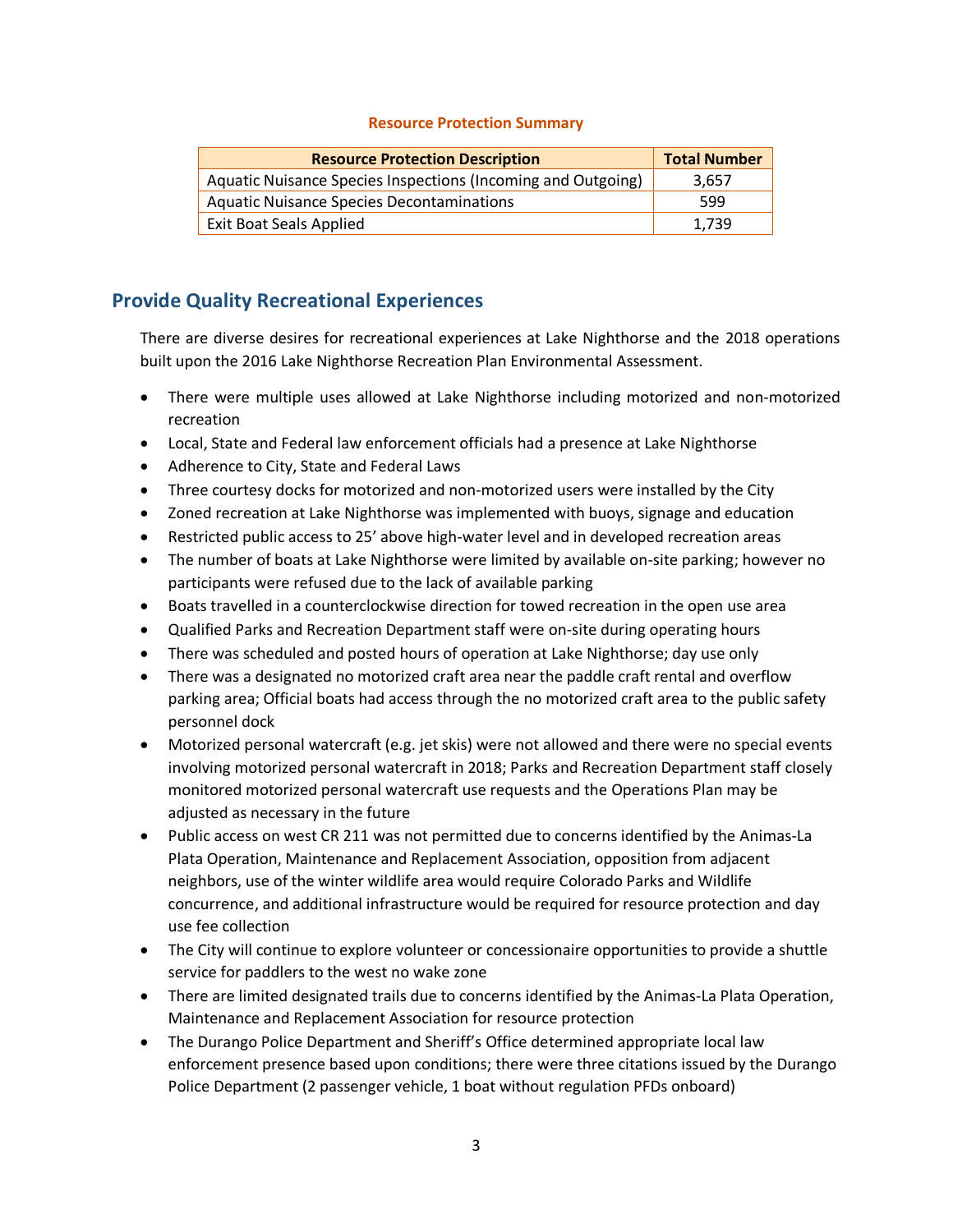- Existing Parks and Recreation Department standards were followed to address public terms of use and public conduct at Lake Nighthorse
- Third party concessions were available to enhance the quality of the recreational experience; a total of two independent contractors provided recreation services to the community in 2018
- Colorado Parks and Wildlife and the U.S. Fish and Wildlife Service stocked a total of 240,818 fish (brown trout, rainbow trout and Kokanee salmon) in 2018
- The City regulated type of use with scheduled use to be inclusive as well as provide the most recreational use
- The City monitored use patterns, shared information with the public and encouraged recreational users to select preferred times for use of the lake
- The 2018 recreation schedule included Mellow Mondays and Wakeless Wednesdays with the restriction of no wakes all day for recreational users
- Non-motorized use April 1 to May 14 was provided on weekends (Saturday and Sunday) only due to construction activities during the week
- The City hosted two special events and authorized 12 third-party educational programs and special activities at Lake Nighthorse in 2018
- The City will continue to monitor, track and evaluate conditions at Lake Nighthorse on an ongoing basis and implement adaptive management; the City will continue to seek customer input on experiences

| <b>Quality Recreation Experience Description</b> | <b>Total Number</b> |
|--------------------------------------------------|---------------------|
| 2018 Lake Nighthorse Users                       | 48,078              |
| <b>Season Pass Holder Entries</b>                | 14,107              |
| Day Use Admissions                               | 33,328              |
| <b>Programs Participants</b>                     | 221                 |
| <b>Free Special Events Participants</b>          | 643                 |
| <b>Concession Boat Rentals</b>                   | 1,562               |
| <b>Durango Police Citations</b>                  | 3                   |

#### **Quality Recreation Experience Summary**

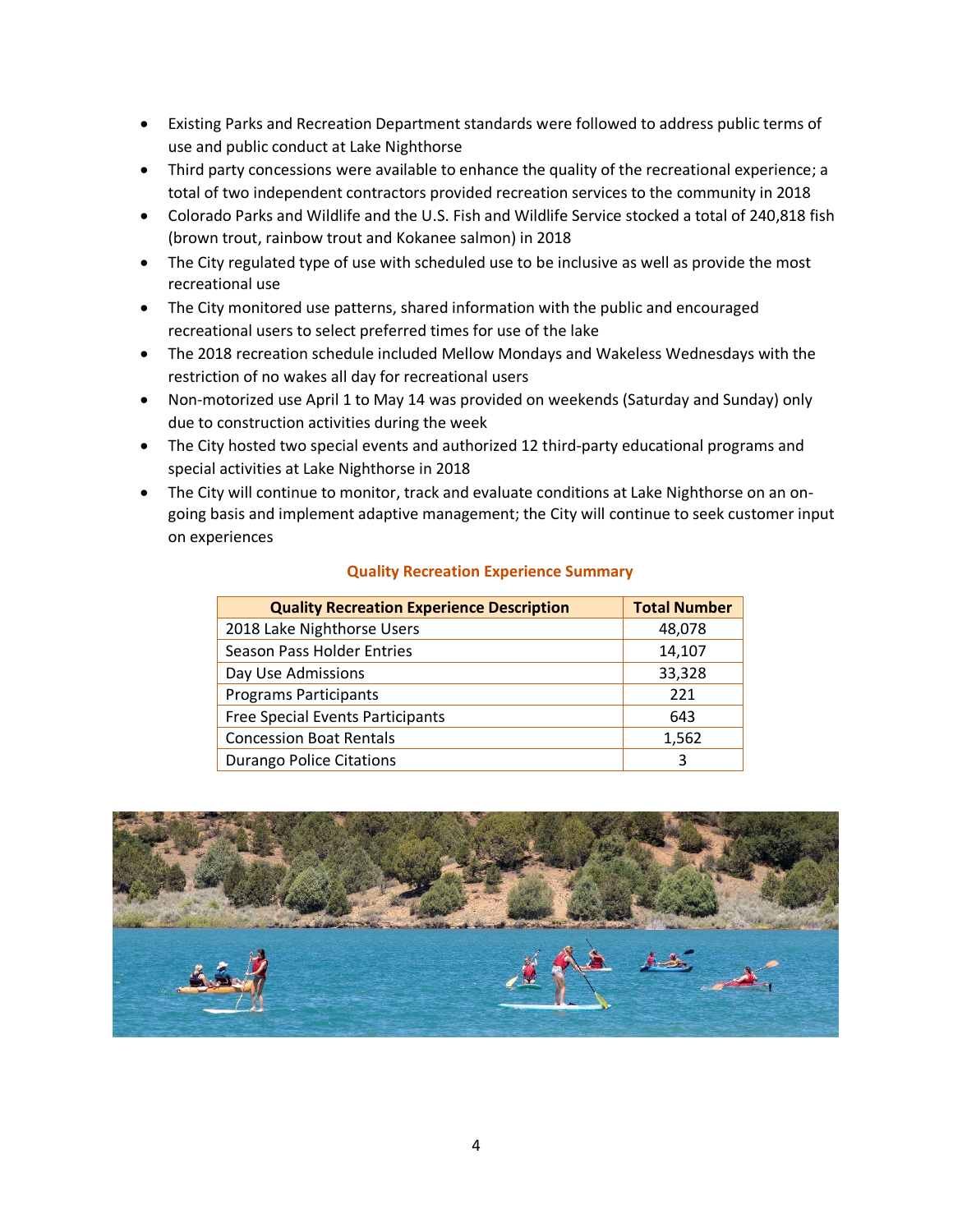

#### **Recreation by Use Categories**

# **Financial Viability**

To ensure long-term recreational enjoyment of Lake Nighthorse by area residents and visitors to the region, the 2018 operations implemented the following guiding principles for financial viability:

- The Lease Agreement between the United States and City of Durango for the Administration of the Recreation Area at Lake Nighthorse was executed in January 2017
- The Cost Share Agreement between the U.S. Bureau of Reclamation and City of Durango was executed in September 2018 to formalize the plan to equally shares the cost of capital improvements and operational deficits at Lake Nighthorse
- The City will continue to seek and secure grant funding for capital improvements at Lake Nighthorse; \$285,000 in grant funds were utilized from Colorado Parks and Wildlife Motorboat Colorado Program for the construction of the overflow parking lot
- The City has dedicated sales tax funds for park capital improvements; \$1,201,998 was invested in Lake Nighthorse capital improvements for the overflow parking lot, crusher fine connector trail, chip seal of Lake Nighthorse Road, four courtesy docks, signage, buoys, boat inspection area shade structure, entrance area stairs, and wave attenuation system at the boat ramp
- Lake Nighthorse entrance fees were implemented and will be evaluated annually
- The City of Durango 2019 Budget provides funding for the continued operations of Lake Nighthorse
- The City implemented extensive reporting and tracking of recreational use at Lake Nighthorse
- There is an economic benefit to the region with opening Lake Nighthorse for recreation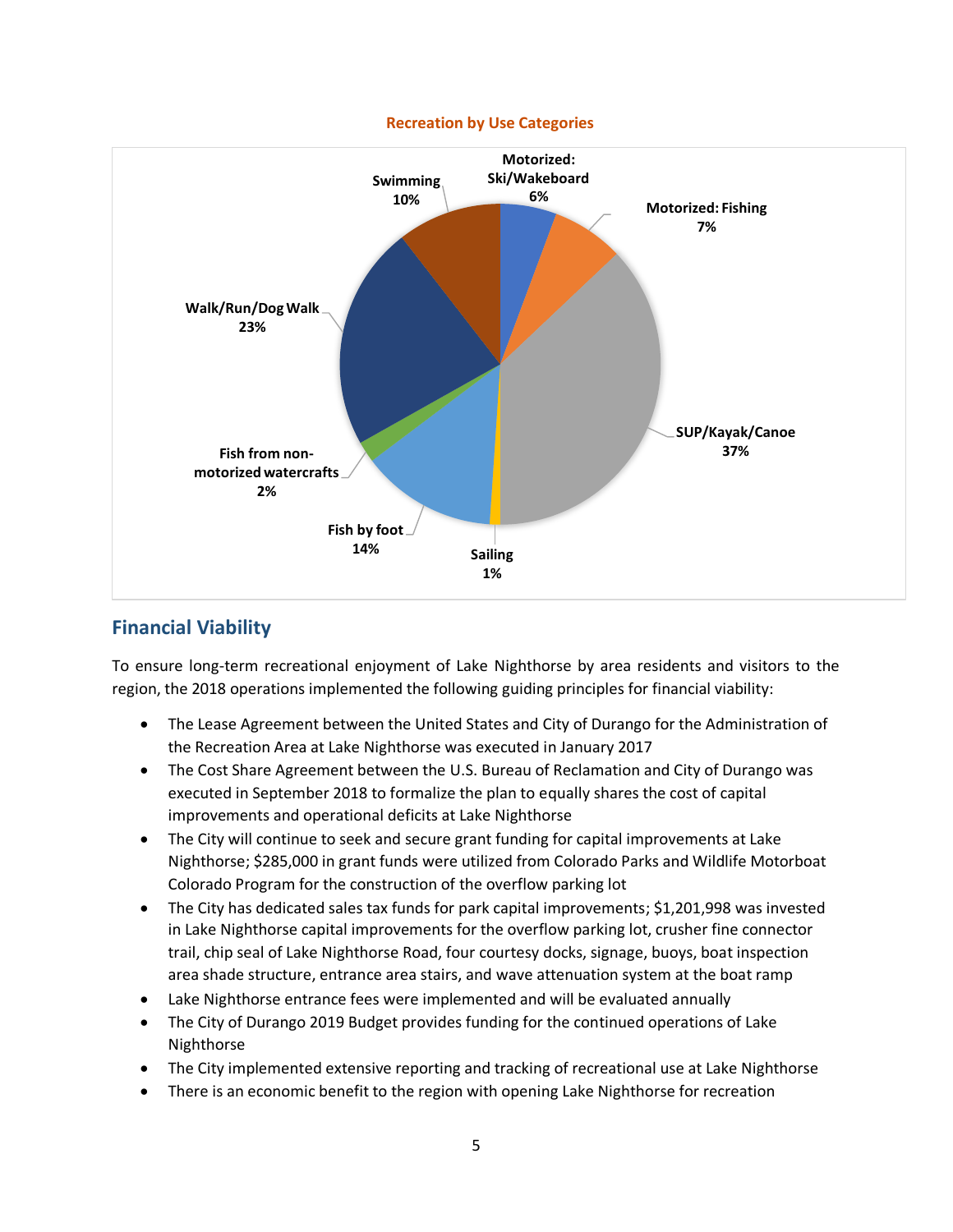- There is State legislation implementing fees in 2019 associated with an Aquatic Nuisance Species Stamp for motorized boats
- The goal is to continue to keep fees for City Parks and Recreation services affordable, and scholarships are available
- Third party concessions and independent contracts will continue to be provided to support the financial viability of operations
- Special Use Permits will continue to be provided by the City which may result in limiting public access to the area under permit

#### **Financial Viability Summary**

| <b>Financial Viability Description</b>           | <b>Total Number</b> |  |
|--------------------------------------------------|---------------------|--|
| Expenses (January 1 - December 31, 2018)         | \$405,936.95        |  |
| Revenues for the Season                          | \$194,662.05        |  |
| <b>City Operational Subsidy</b>                  | \$105,637.45        |  |
| <b>Bureau of Reclamation Operational Subsidy</b> | \$105,637.45        |  |
| <b>Cost Recovery</b>                             | 74%                 |  |
| Capital Improvements                             | \$1,207,903.70      |  |

### **Lake Nighthorse Recreation Schedule**

| <b>Monday</b> | <b>Tuesday</b> | Wednesday | <b>Thursday</b> | Friday    | Saturday  | Sunday    |
|---------------|----------------|-----------|-----------------|-----------|-----------|-----------|
| Mellow        | Multi-use      | Wakeless  | Multi-use       | Multi-use | Multi-use | Multi-use |
| Mondav        |                | Wednesday |                 |           |           |           |
| No Wake       |                | No Wake   |                 |           |           |           |

The 2018 hours of operation were as follows:

- April 1 May 14: Saturday and Sunday ONLY from 9 a.m. to 4 p.m.
- May  $15 -$  May  $31$ : Daily from 8 a.m. to 6 p.m.
- June 1 September 3: Daily from 7 a.m. to 8 p.m.
- September  $4 September 30$ : Daily from 8 a.m. to 6 p.m.
- October 1 November 14: Daily from 9 a.m. to 4 p.m.
- November 15 March 31: Winter Wildlife Closure

The hours of operation did not vary due to inclement weather, however, the boat ramp was closed for construction May 15 through 18 and May 29 through June 28 for a total of 35 days. The entire Lake Nighthorse Recreation Area was closed June 13 through 21 for a total of nine days due to the impacts from the 416 Fire.